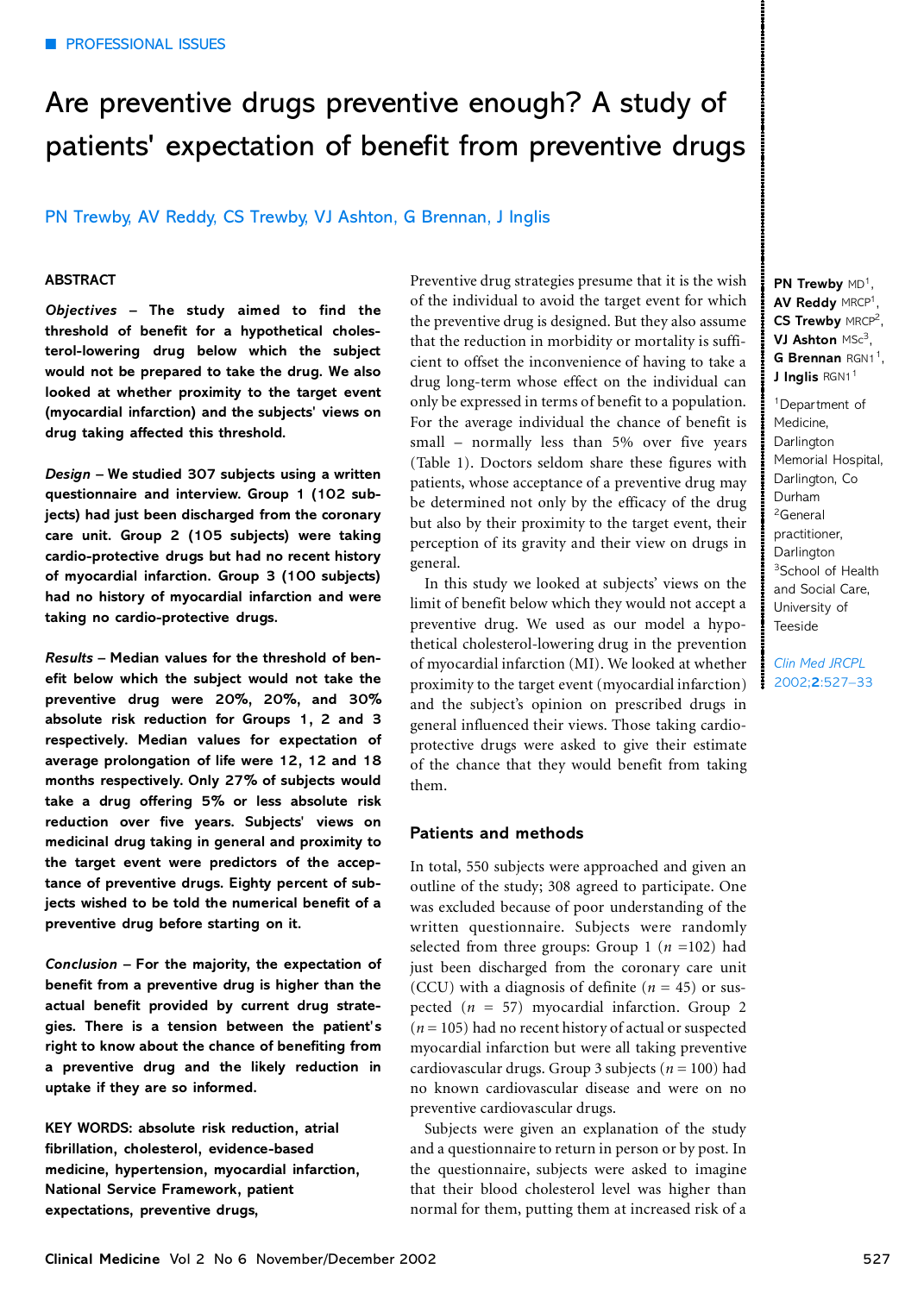# Key Points

**Even high risk patients have less than 5% chance of benefiting from a cardioprotective drug taken for 5 years; 95% of patients will take the drug for 5 years without benefit**

**These statistics are seldom shared with patients**

- **In this study we found the median value for the lower limit of benefit below which subjects would not wish to embark on a preventive drug strategy was 20% over 5 years. This included patients just discharged from the Coronary Care Unit**
- **The study suggests that informing patients of the percentage chance of benefit from preventive drug strategies will substantially reduce the uptake of such drugs. For the individual, this is unlikely to be detrimental. For the population at large, reduced uptake of the drug will lead to an increased prevalence of the target event**
- **The study points to the need for discussion as to whether and when and how information on preventive drug effectiveness is presented to subjects before they are started on long term treatment from which statistically they have little chance of benefit**

heart attack during the next five years. They were told a new safe drug was available which in previous studies had been found to reduce this risk. The drug did not benefit everyone. Some would not benefit because they would not have a heart attack anyway; some would not benefit because the drug was not strong enough to prevent a heart attack in them. Subjects were asked to mark a visual analogue chart (Fig 1) which expressed benefit in a semilogarithmic fashion to focus attention on the lower orders of benefit. They were also asked by how many months on average they would wish a new drug to have been shown to extend life for them to wish to take it for the rest of their lives.

Subjects taking preventive drugs were asked to give an estimate of the benefit they thought these drugs would be to them in the coming five years in protecting them against having a heart attack.

Subjects were interviewed within one week of return of their questionnaire in person (10 subjects) or by telephone (297 subjects) by one of two research nurses. The interviewer first assessed understanding of the questionnaire and then attempted to test and lower their threshold for taking the drug. If, for example, they had stated they would take the new drug if there was a 10% chance of benefiting over five years (90% chance of not benefiting), they were asked what they would do if the doctor told them there was in fact only a 5% (1 in 20) chance of benefit. Would they take the drug? If not, would they take it if there was a 7% chance of benefit? By progressively reducing the hypothetical percentage level of benefit of the drug, a level of benefit below which the subject would not consider taking the drug was established. This was recorded as the threshold of benefit for that subject.

The same process was carried out for the prolongation of life that the subject would expect to see from the drug before being prepared to take it for the rest of their life.

Subjects recording a threshold of benefit above 5% were asked if they would take a drug that only had a 5% chance of bene-

| Table 1. Examples of absolute and relative risk reduction for commonly used cardiovascular and cerebrovascular preventive |  |  |  |
|---------------------------------------------------------------------------------------------------------------------------|--|--|--|
| drug strategies.                                                                                                          |  |  |  |

| Study                                                                                   | Mean<br>treatment<br>duration | <b>Number</b><br>of<br>subjects | Outcome                           | Control<br>untreated<br>event rate<br>$(\%)$ | <b>Relative</b><br>risk reduction<br>with<br>treatment<br>(%) | Absolute<br>risk reduction<br>with<br>treatment<br>(%) |
|-----------------------------------------------------------------------------------------|-------------------------------|---------------------------------|-----------------------------------|----------------------------------------------|---------------------------------------------------------------|--------------------------------------------------------|
| Pravastatin post MI or unstable angina;<br>median cholesterol 5.6 mmol/l <sup>1</sup>   | 6.1 years                     | 9014                            | All deaths<br>Any MI              | 14.1<br>10.3                                 | 22<br>28                                                      | 3.1<br>2.9                                             |
| Primary prevention with pravastatin in men;<br>mean cholesterol 7.0 mmol/l <sup>2</sup> | 4.9 years                     | 6595                            | All deaths<br>Coronary events     | 4.1<br>7.9                                   | 22<br>30                                                      | 0.9<br>2.3                                             |
| Ramipril in high-risk patients (HOPE study) <sup>3</sup>                                | 5 years                       | 9297                            | All deaths<br>Any MI              | 12.2<br>12.3                                 | 15<br>20                                                      | 1.8<br>2.4                                             |
| Enalapril post MI; EF $<$ 35% <sup>4</sup>                                              | 37 months                     | 4228                            | All deaths                        | 15.8                                         | 6                                                             | 1.0                                                    |
| Carvedilol post MI; EF $\leq 40\%^5$                                                    | 1.3 years                     | 1959                            | All deaths                        | 15.0                                         | 20                                                            | 3.0                                                    |
| Aspirin or other anti-platelet drug post MI <sup>6</sup>                                | 27 months                     | 20,006                          | Any vascular event                | 17                                           | 21                                                            | 3.5                                                    |
| Aspirin or other anti-platelet drug post stroke <sup>6</sup>                            | 29 months                     | 23,020                          | Any vascular event                | 21                                           | 17                                                            | 3.6                                                    |
| Hypertension; diastolic BP 90-109 mm'                                                   | 4.9 years                     | 17354                           | All deaths                        | 2.9                                          | 2                                                             | 0.06                                                   |
|                                                                                         |                               |                                 | Stroke                            | 1.3                                          | 45                                                            | 0.6                                                    |
| Hypertension; diastolic BP 115-1298                                                     | 18 months                     | 143                             | Death, stroke or<br>heart failure | 39                                           | 93                                                            | 36.3                                                   |
| Warfarin in non-rheumatic atrial fibrillation <sup>9</sup>                              | 1.8 years                     | 571                             | Cerebral infarction               | 7.2                                          | 78                                                            | 5.6                                                    |

 $EF = ejection fraction; BP = blood pressure$ .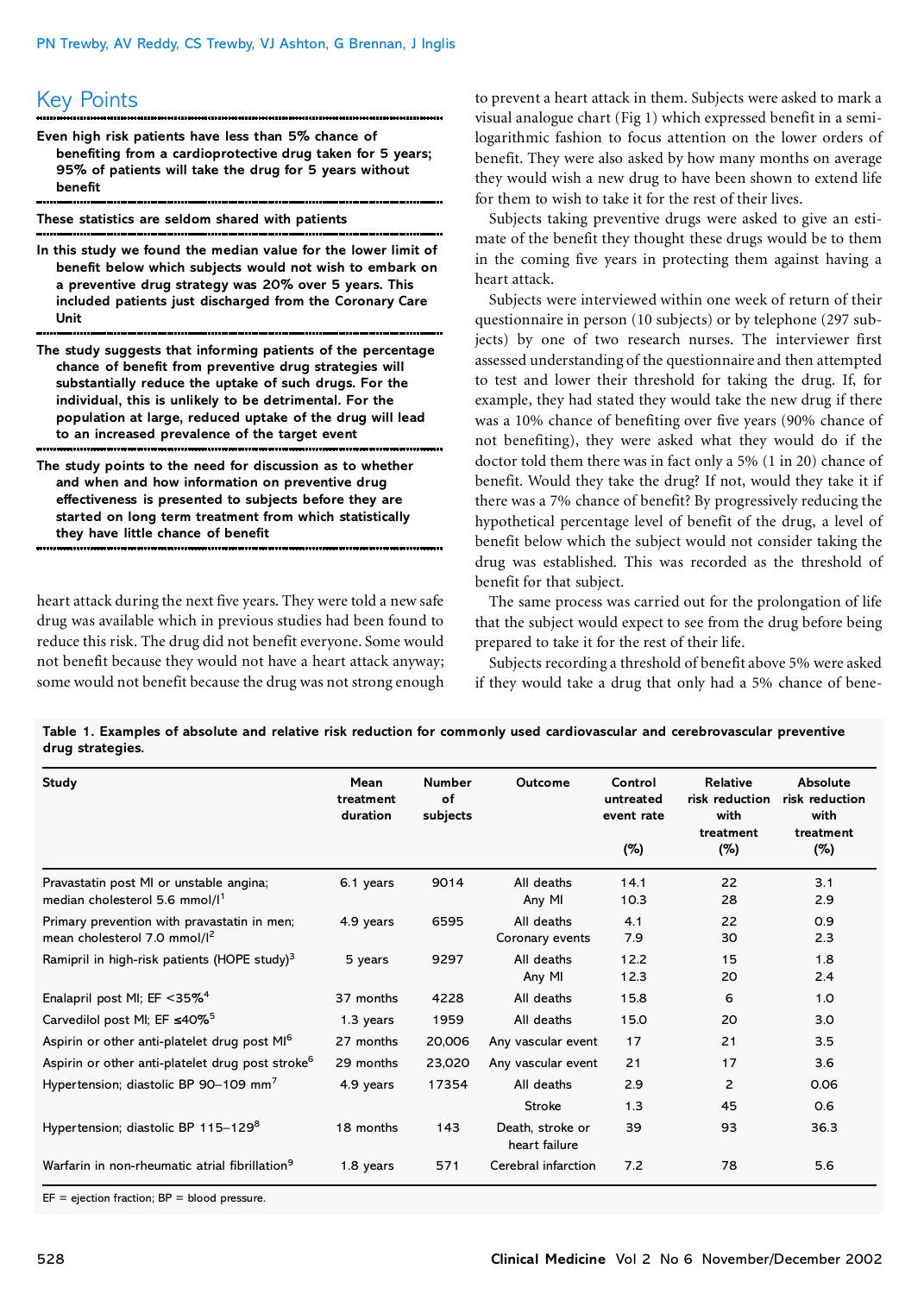fiting them over five years *if it was recommended by their doctor*.

Statistical analyses were carried out using the Kruskal Wallis test for comparing median values, Chi-squared test for comparing proportions and Student's *t*-test for comparing means.

#### **Results**

Subjects' views on the minimum acceptable benefit for the preventive drug ranged from 0.5% in four patients to one patient who would only take a drug if there was a 100% chance of benefit over five years. Median values following interview were 20%, 20% and 30% in Groups 1, 2 and 3 respectively (*p* <0.001 for difference between Group 3 and Groups 1 and 2; see Table 2 and Fig 2).

Taking 5% benefit over five years as an estimate of the effectiveness of current cardio-protective drugs (Table 1), we found that 68% of Group 1 patients, 72% of Group 2 patients and 80% of Group 3 patients would *not* take such a drug if it offered 5% or less benefit to them over five years (Fig 2). However, when asked at interview whether they would take a drug of 5% benefit



**Fig 1. Detail from the visual analogue scale showing, for different hypothetical risk reductions, how many subjects will benefit (shown in light green) and how many will not benefit (shown in dark green).**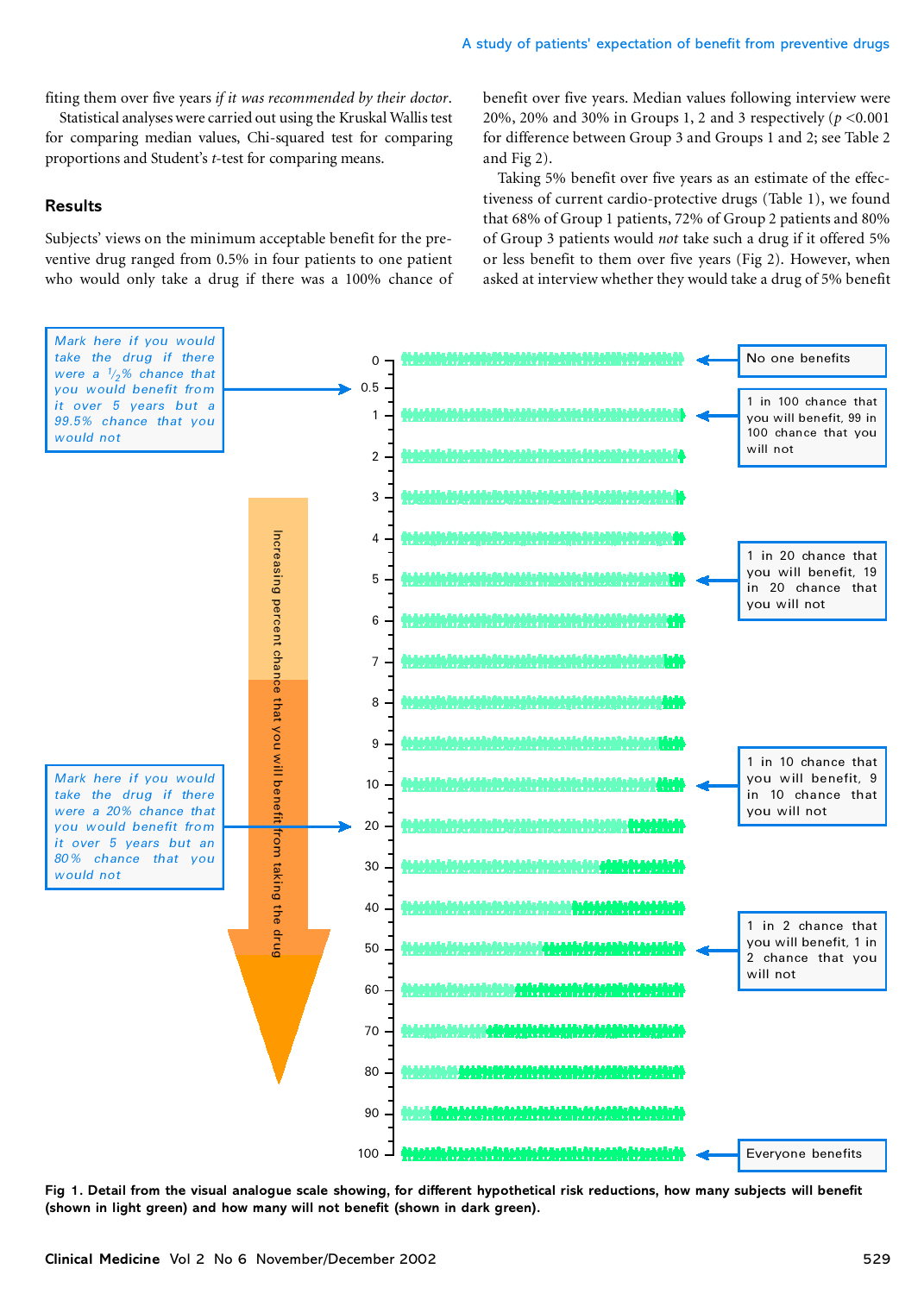to them *if their doctor recommended it*, these figures fell to 31%, 26% and 42% in Groups 1, 2 and 3 respectively. Of the 58 patients in Groups 1 and 2 who would not take a drug which only offered 5% benefit *even if recommended by their doctor*, 55 were taking preventive drugs at the time of the study, and 16 had just had a myocardial infarction.

There was also a wide variation in patients' minimum expectation of prolongation of life from a drug before they would take it for the rest of their lives, ranging from 30 years in one patient who described numerous side effects from the preventive drugs he had received, to three patients who would take a drug for the rest of their lives if it offered just one day of extra life. Median

values were 12, 12 and 18 months respectively in Groups 1, 2 and 3 (Fig 3). There was no significant difference in the median values between the three groups. There was a significant positive correlation between the subjects' threshold of benefit for a drug and expectation of prolongation of life  $(r = 0.39, p \le 0.01)$ .

Subjects' views on taking drugs was an important factor in determining their threshold of benefit and their expectation of prolongation of life from a drug. The median threshold of benefit in those stating they were happy to take drugs  $(n = 162)$ , those with no strong feelings ( $n = 84$ ) and those against taking drugs ( $n = 61$ ) were 15%, 30% and 50% respectively ( $p < 0.001$ ) between groups) and the corresponding figures for median

#### **Table 2. Details of subjects.**

|                                                                                                                                                                                    |                                      | Group 1<br>$(n = 102)$      | Group 2<br>$(n = 105)$                  | Group 3<br>$(n = 100)$                    |
|------------------------------------------------------------------------------------------------------------------------------------------------------------------------------------|--------------------------------------|-----------------------------|-----------------------------------------|-------------------------------------------|
| <b>Characteristics</b>                                                                                                                                                             |                                      | Just discharged<br>from CCU | On preventive drugs<br>but no recent MI | No preventive drugs,<br>no MI             |
| Age (mean - SD)                                                                                                                                                                    |                                      | $62 - 11.4$                 | $64.1 - 9.4$                            | $57.7 - 15$ *1,2                          |
| Male (%)                                                                                                                                                                           |                                      | $75.5*^{2,3}$               | 53.3                                    | 45.0                                      |
| Perceived current health:                                                                                                                                                          | Very poor<br>Poor<br>Average<br>Good | 4<br>16<br>46<br>36         | $\mathbf{1}$<br>24<br>38<br>42          | $\overline{2}$<br>12<br>28<br>$58^{*1,2}$ |
| Current smoker (%)                                                                                                                                                                 |                                      | 19.6%                       | 21%                                     | 24%                                       |
| Percentage of subjects with relative or<br>close friend with MI during past 12 months<br>Willingness to take medical drugs:                                                        |                                      | 9.7%                        | 17.1%                                   | $9.0\%$                                   |
| Happy to take drugs                                                                                                                                                                |                                      | 59                          | 61                                      | $42^{*1,2}$                               |
| Neutral<br>Against taking drugs                                                                                                                                                    |                                      | 31<br>12                    | 31<br>13                                | 22<br>$36^{*1,2}$                         |
| Subjects wishing to know chance of<br>benefiting from preventive drug before<br>starting treatment (%)                                                                             |                                      | 79.2%                       | 72.4%                                   | 83.8%                                     |
| Median acceptable threshold of benefit of<br>proposed hypothetical preventive drug:<br>Before interview<br>After interview                                                         |                                      | 20%<br>20%                  | 20%<br>20%                              | $50\%^{*1,2}$<br>$30\%$ *1,2              |
| Prolongation of life (months) from preventive<br>drug before subjects prepared to take it<br>Before interview<br>After interview<br>(Median values)                                |                                      | 12.5<br>12                  | 21<br>12                                | 24<br>18                                  |
| Percentage of subjects prepared to take a<br>preventive drug from which there was a $\leq 5\%$<br>chance of benefiting over 5 years                                                |                                      | 32.4%                       | 28.6%                                   | 21%                                       |
| Percentage of subjects prepared to take a<br>preventive drug from which there was<br>$a \leq 5\%$ chance of benefiting over 5 years<br>if the drug was recommended by their doctor |                                      | 69.3%                       | 74.3%                                   | $56\% *1,2$                               |
| Subjects' views of the % chance of<br>benefiting from their own regular<br>cardio-protective drugs over the next 5 years.<br>Mean - SD (median)                                    |                                      | $65.8 - 21.3(70.0)$         | $63.1 - 24.6$ (67.5)                    |                                           |

\*<sup>1</sup>statistically different from Group 1; \*1,2statistically different from Groups 1 and 2; \*2,3statistically different from Groups 2 and 3 (*p* = <0.05). SD = standard deviation.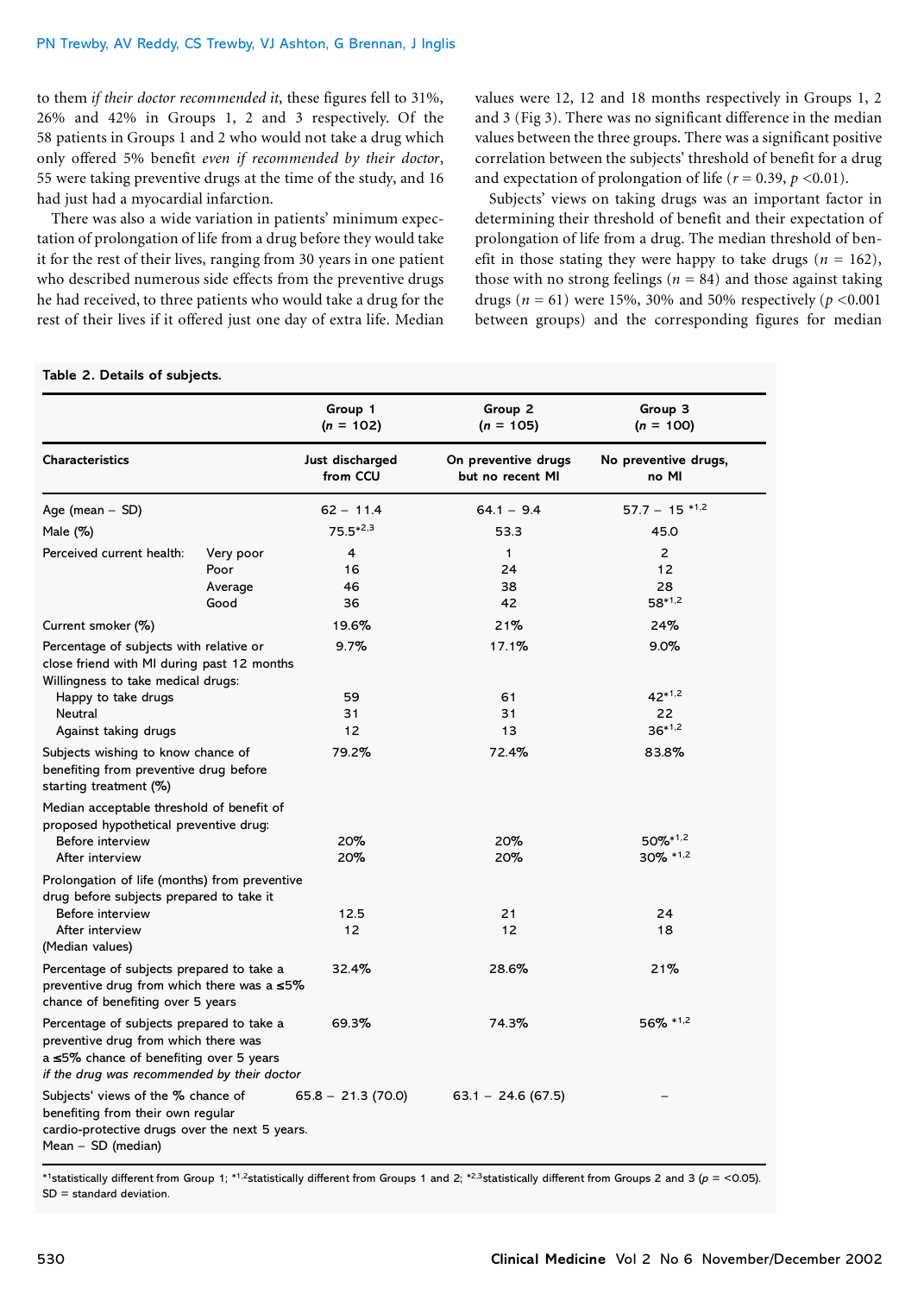expected prolongation of life from the drug were 12, 24 and 24 months respectively ( $p \le 0.001$ ) between Group 1 and Groups 2 and 3).

In their free text comments, 66 patients expressed positive views on preventive medicines, 131 patients expressed negative or qualified views on preventive drugs, and 110 patients had no comment (Table 3). There was a significant difference in the median threshold of benefit and the median expected life extension between those patients expressing positive views about drugs and those expressing negative views (median threshold of benefit 12% *v* 24%, *p* <0.001; median life extension 10 months *v* 50 months, *p* <0.001).



**Fig 2. Cumulative number of subjects prepared to take a cholesterol lowering drug offering different hypothetical levels of absolute risk reduction for myocardial infarction.**

In Groups 1,2 and 3, 79%,

72% and 84% respectively wished to be told of the percentage chance of benefiting from a preventive drug before starting on it.

There was no significant difference in median threshold of benefit or expected prolongation of life from preventive drugs between males and females, smokers and non-smokers, or between subjects when divided into four self-reported health categories or between those recruited from secondary or primary care. Those subjects who had had a myocardial infarction at any time in the past reported lower thresholds of benefit than those who had not (median values  $20\%$  v  $25\%$ ,  $p = 0.042$ ) as did those with a family history of myocardial infarction (median values 20%  $\nu$  25%,  $p = 0.050$ ), but there was no difference in the expected prolongation of life from preventive drugs between these groups.

Subjects in Group 3 were significantly younger than those in Groups 1 and 2 (Table 2), but in each group there was no significant correlation between age and threshold of benefit or expected prolongation of life. Indeed, taking all subjects together there was a weak *negative* correlation between age and threshold of benefit ( $r = -0.14$ ,  $p = 0.03$ ): the older the patient the less benefit they wished to see from a preventive drug before taking it. When asked to estimate the percentage risk reduction of their preventive drugs, subjects in Groups 1 and 2 gave a mean value of  $64.5 \pm 23\%$  (median 70%). Only 3.8% of subjects



**Fig 3. Cumulative percentage of subjects prepared to take a cholesterol lowering drug offering different hypothetical average increases in life expectancy.**

gave the correct answer of a less than 10% chance of benefiting over five years.

# **Discussion**

Our results are at odds with the UK National Service Framework vision of treating all subjects at 30% risk of myocardial infarction over 10 years with cardio-protective drugs<sup>10</sup>. We calculate that, taking a relative risk reduction of 30% for statins (Table 1) and even assuming this risk reduction holds constant for 10 years, only 10% of these high-risk patients will benefit from a statin. This level of benefit was only acceptable to 45% of subjects just discharged from the CCU and just 28% of those not currently taking cardioprotective drugs (Fig 2).

It is likely that the discrepancy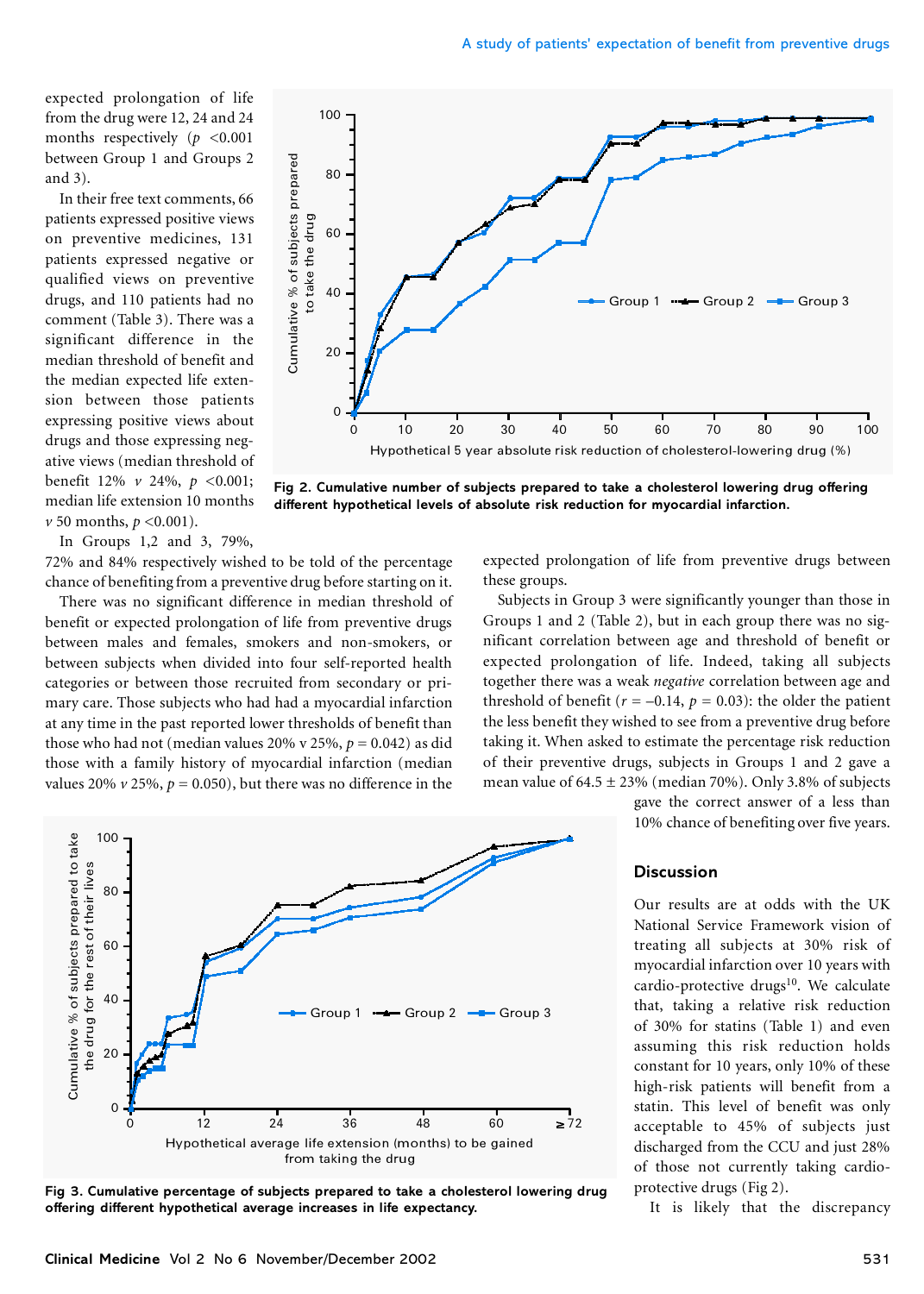between our subjects' expectations of a 20% absolute risk reduction from a drug and the 5% benefit that preventive drugs actually provide is due to the low probability of subjects incurring the target event rather than the lack of efficacy of current preventive drugs. However, if as argued by Glasziou<sup>11</sup>, relative risk reduction remains constant in groups with different pre-treatment risks, more than 5% of those in higher-risk groups might benefit from taking lipid-lowering drugs. Although subgroup analysis could help identify such high-risk patients, the numerical precision with which this risk can be expressed inevitably decreases with decreasing numbers in each group. Furthermore, taking a relative risk reduction of 30% as the average for lipidlowering trials (Table 1), the patient's five-year risk of myocardial infarction would need to be 60% to satisfy their wish to take a preventive drug only when there is a 20% or greater chance of benefiting from the drug. There will be very few patients at such high risk; and from the population's perspective the impact of preventive strategies will be considerably weakened if only highrisk patients are targeted.

At interview, we felt that subjects found increase in life expectancy as a measure of drug benefit more difficult to grasp than absolute risk reduction and many assumed that an increase in life expectancy would be enjoyed by all. This misconception may arise from using a continuum (time) to represent a quantum or binary outcome (myocardial infarction or death do or do not occur). It is difficult to convey the idea of a gain being stochastic or probabilistic throughout the remainder of the

#### **Table 3. Examples of subjects' free text comments.**

#### **Positive views**

- $\bullet$  *...life is very sweet even for one month longer.*
- l *I need to stay alive. My wife has MS.*
- l *...in my nervous nineties, I wish to reach my century.*
- l *I have had three heart attacks; preventive drugs have helped me tremendously.*
- l *Without preventive medicines I would not have survived.*
- l *Taking preventive medicines gives me a psychological boost as they give me some sort of control.*
- l *...taking them gives me peace of mind*.

#### **Negative views**

- l *I would not be interested in taking drugs if I had less than a 50% chance of benefiting from them.*
- **.** Surely diet, exercise and alternative treatment would give me more benefit; I *would always seek to find out if a condition could be changed by these methods before considering a drug regime.*
- l *Why take preventive medicines if your body does not need them? I believe your own body tells itself whether it needs medicines.*
- ...*it would be a last resort after diet, lifestyle, prayer and homeopathy.*
- l *I am concerned that as we get older we become more dependent on medication*, *I am wary of any drug.*
- l *I have been on numerous preventive tablets since my myocardial infarction. I have had awful side effects which I am convinced contributed to my general feeling of ill health over the years.*
- It never crossed my mind that preventive drugs would not be effective in the *majority of cases otherwise they would not be supplied.*
- l *Any drug less than 10% benefit is not worth taking,*

patient's life, often maximal soon after intervention, rather than a certain gain at the end of life<sup>12</sup>. Tsevat *et al* estimated average gains in life expectancy of 0.4 to 6.3 years resulting from lipid lowering in high-risk 35-year-olds; and long-term follow-up of patients treated with ACE inhibitors showed a median life extension of 15.3 months for trandalopril post myocardial infarction and nine months for enalapril in severe heart failure<sup>13-15</sup>. Our subjects' overall median expectation of life extension of 12 months is therefore within the range that cardio-protective drugs can offer. However, even in Group 1 patients, 40% expressed unwillingness to take a drug for the rest of their lives if the expected average increase in life expectancy was less than 18 months.

The way benefit is framed and in particular whether benefit is expressed in relation to the population or to the individual is likely to colour doctors' and patients' views on preventive drugs. Much misunderstanding of the benefits of preventive drug strategies arises from using population statistics and in particular from the use of relative risk reduction in the medical literature, drug advertisements and the press<sup>16,17</sup>. The use of relative risk reduction figures gives no way of assessing the individual's chance that they personally will benefit from the drug as it does not take into account the control event rate. Absolute risk reduction takes into account both the control event rate and drug efficacy and answers the individual's main questions, ie what is the chance that I will benefit if I take this drug for a period of years? What is the chance that I will take it without benefit? The

> very unrealistic expectations of benefit expressed by our patients on preventive drugs suggest at best a lack of discussion and patient education and at worst a degree of misinformation on the benefits of these drugs. However, informing patients of the statistical chance of benefiting from their preventive drugs should not be undertaken lightly. Patients' and doctors' numeracy skills may not allow full understanding of the implications of accepting or refusing treatment<sup>18</sup>. Also, Redelmeier showed how patients' intuitive decisions may not correspond with scientific analyses<sup>19</sup> and the doctor's own advice will be governed by his or her previous personal experience<sup>20</sup>. Nevertheless, while medical paternalism and enforcement of evidence-based guidelines are the way forward to lower disease prevalence in the community, 80% of our subjects wished to be informed of the numerical benefit of a preventive drugs before starting.

The UK National Institute for Clinical Excellence guidelines on coronary prevention also encourages clinicians to share information with patients so they are informed and involved but interestingly gives no figures for absolute benefit to assist patients in making these decisions<sup>21</sup>, and the UK National Service Framework for Coronary Heart Disease with its